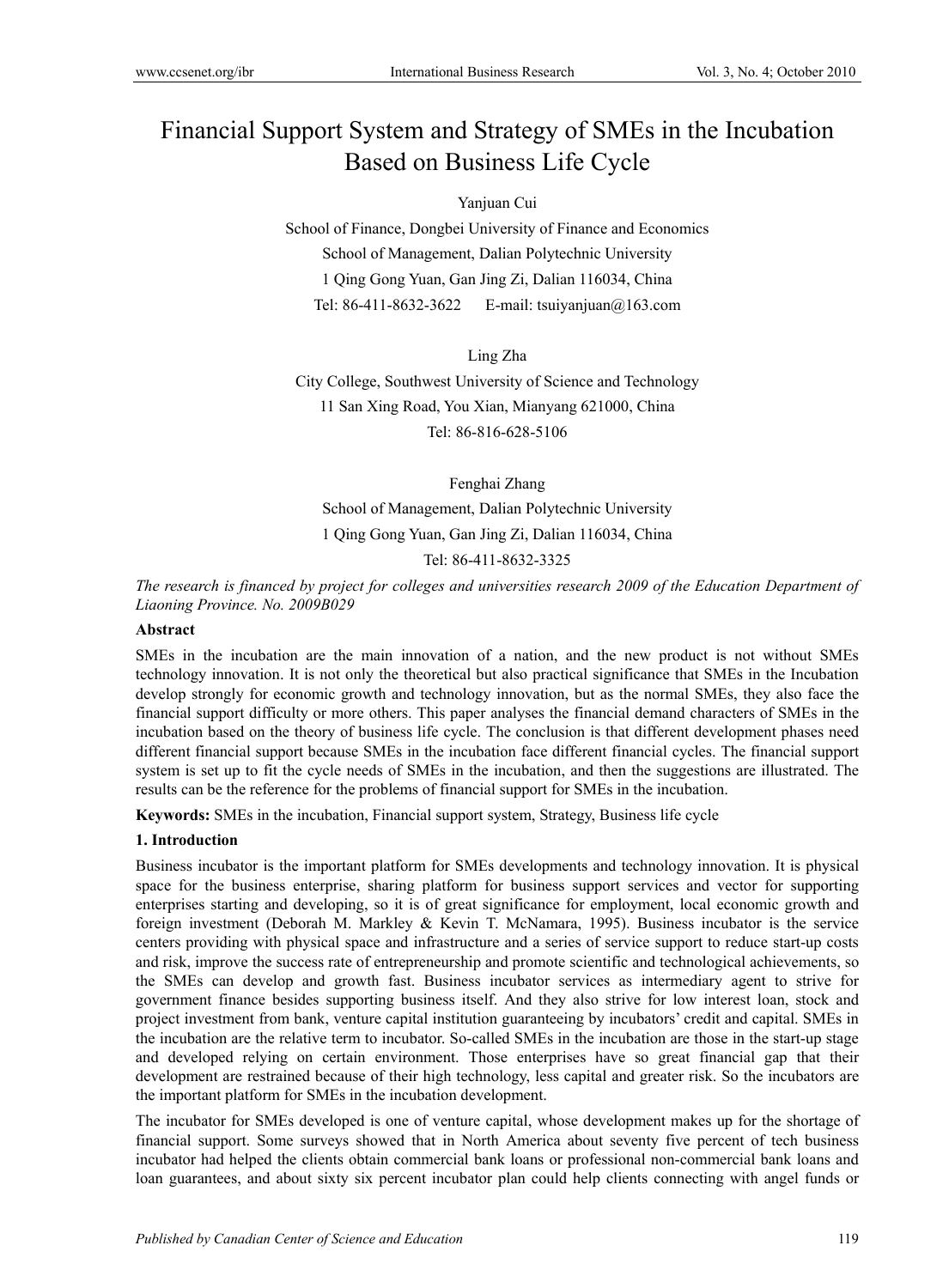venture capital investors, and thirty three percent could provide inner investment funds. And now in China, according to statistics of the Ministry of Science and Technology, there are more than ninety percent of small business entrepreneurs in the over 670 incubators and 60-university science park, and there are more than more than 54 000 businesses in the incubation. As one of venture capital incubator can ease the financial shortage of SMEs in incubators, but financial difficulty is still the great problem for them. SMEs in the incubation are lack of endogenous financing, and the financial support of commercial bank, investment and credit guarantee services are limited, so the main disturbing factor of SMEs incubation is the imperfect financial support system, especially during the global finance crisis. While at the mean time, SMEs are indispensable force of technological innovation and economy development. Therefore, it is very significant to discuss financial support for SMEs in the incubation for China.

This paper overviews the related researches and literatures for studying the SMEs in the incubation, then analyzes the different finance demand based on the SMEs lifecycle, at last proposed financial support measures for SMEs are proposed. It hopes that this study can be helped for SMEs finance difficulties.

#### **2. Literature overview**

The theory basis for SMEs financial support is the capital structure theory and SMEs financial theory. The earlier study was MM theory, which suggested that corporate investment is irrelevant with financing policy and corporate financing structure does not affect the market value (Franco Modigliani & Merton Miller, 1958). MM theory was revised that tax shield benefits and personal income tax could be offset so capital structure does not affect the value of the company under equilibrium condition (Miller, 1977). Later the trade-off theory relaxed some assumption that a company chooses how much debt finance and how much equity finance to use by balancing the costs and benefits (Robichek & Mayer, 1966). Agency cost was given that the agency costs should be borne by the shareholders with the existence of external equity, and because of different effects of operators, shareholders and creditors, only the modest debt increasing in capital structure would increase the shareholder value (Jensen & Meckling, 1976). The pecking order theory states that with asymmetric information, companies will use internal funds first, and when that is depleted, debt is issued, and when it is not sensible to issue any more debt, equity is issued (Myers & Majluf, 1984). Corporate finance cycle hypothesis that enterprises can be divided into creation, growth and recession stages, which have the different financing sources such as own fund in creation stage, and credit, loans, leases, bonds in growth stage and so on (Weston & Brigham, 1978).

SMEs financial theory is mainly based on the theory of credit ration and relationship banking. Credit rations theory refers that with asymmetric information the bank will imply the rate rationing system for lenders to avoid moral hazard and adverse selection when facing exceed demands for loans, so that SMEs will be difficult to access the appropriate finance (Stiglitz & Weiss, 1981). Theory of relationship banking states that the large financial institutions typically provides services for large enterprises, while Medium and small financial institutions always establish cooperation relationship with SMEs easily for their advantages in information, therefore it will help solving the problems of finance difficulty resulted from asymmetric information of financial institution and SMEs (Berger, 1998). In China, the main research of SMEs finance started slower. Some research suggests that the fundamental way for removing the private economic and financial difficulties of SMEs is to create the external environment of endogenous growth financial system (ZHANG Jie, 2000). Some states that development and improvement of small and medium financial institutions is the important thing for China SMEs (LIN Yifu, 2001). While ZHONG Pengrong (2002), PENG Lei (2003) and BA Shusong (2006) all developed the arguments of different ways for SMEs finance.

All those researches have provided the theory and practice base for SMEs in incubators finance, and given the reference for improve the development of SMEs.

#### **3. Financial demand for SMEs in the incubation on the life cycle**

SMEs in the incubation are different with those out the incubation in less registered capital, larger ratio of technology staffs and own capital. So that it is very easy for SMEs in the incubation to take out asymmetric information, difficulty to manage and finance. Based on finance life cycle, the lifecycle of SMEs in the incubation can be classified as seed period, infant period, growth period, and maturity period and after the incubation period, such as the top of Figure 1 shown. Demands for finance support system are differed for the differences on the scale, capital demand and operation of each lifecycle period.

Seed period refers to that early into the incubation. SMEs in the incubation hold the project developed. Their invisible capital and risk are larger, and even the yield is negative, so that the bank credit and capital market funding are almost not be accessed. The main resources are from own capital, loans and deposits of family and friends. While if the project has great prospects, entrepreneurs can get government seeds fund, incubating fund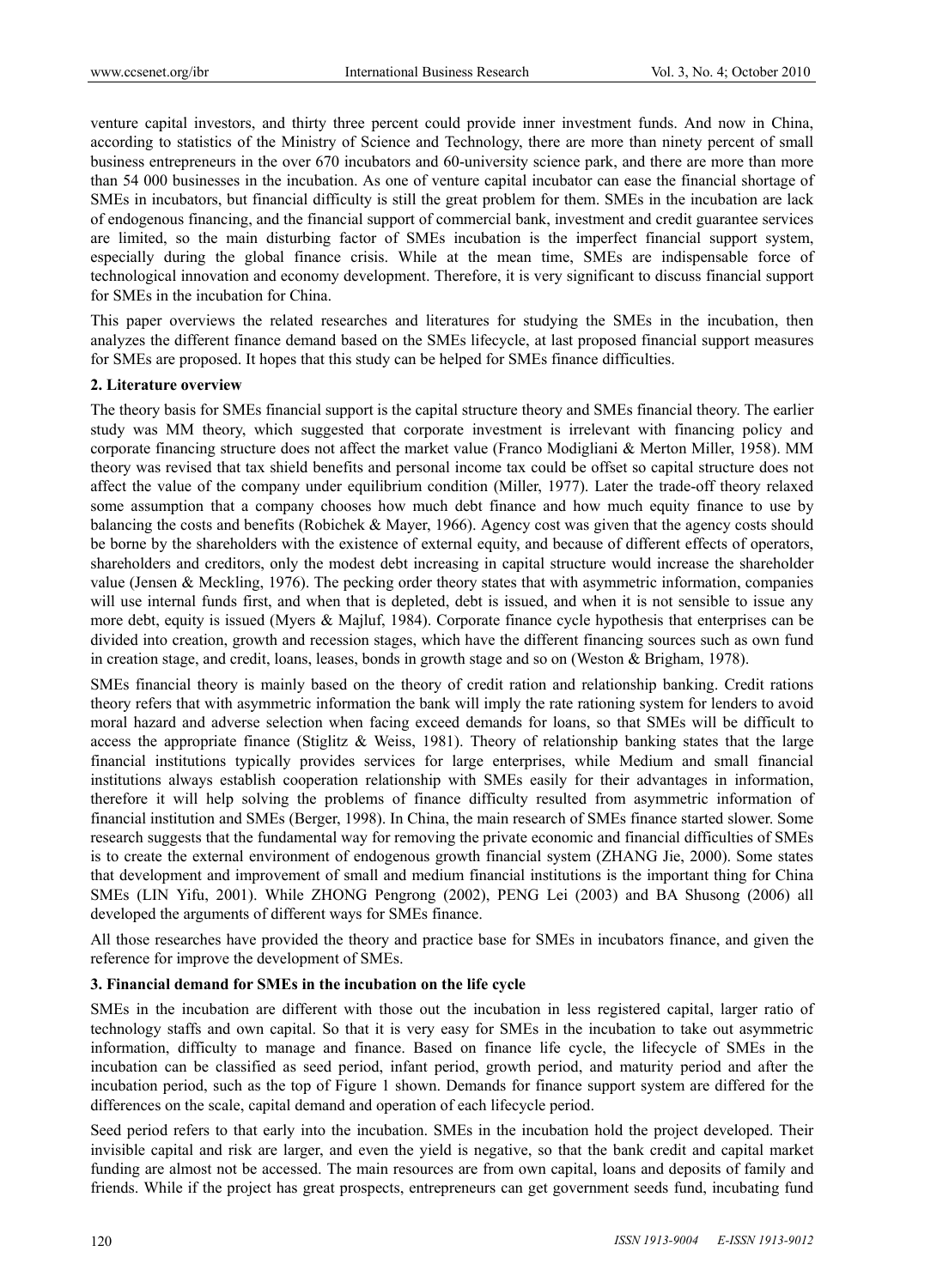and innovation fund etc on patents. Generally, SMEs during this period mainly get finance support from own capital and venture capital than others.

Infant period is that after seed. At this period, the own capital can't meet the enterprise development, so SMEs in the incubation during this period have to seek for the external financing. However, there is still higher risk and lower yield, so that business angels but bank load is employed. Business angels are very important here,that business angels provide not only the fund but also the service of management consulting, technical supporting and information network.

During the growth period SMEs in the incubations have developed stably. They need a great of capital to enlarge the production, improve the quality and brand, so that they must to seek for the external finance such as venture capital, as limited partnership limiting the investors' liability to decrease the risk of asymmetric information.

SMEs in the incubations during the maturity period have increasing yield and risk reduction. And with much more mortgage assets, SMEs can get finance of initial public offering (IPO) including debt and bank finance. IPO can reduce the finance cost greater than others. Another method is to get the bank loan because at this period SMEs have has the higher yields.

After the incubating period, there are little protections for SMEs have graduated from the incubations. So that the institutional investors and banks have been the main capital sources. And SMEs will incubate successfully only if the endogenous and external financing are combined effectively.

## **4. Strategies and support system for SMEs in the incubation**

Based on the different financial demand on the life cycle, the financial support system for SMEs in the incubation can be established. As the bottom of Figure.1 shown, it is make the government polices as guidance, incubation as the platform, capital market and banks loan etc. as multi-channel capital supply and develop the institution's functions to improve the finance support system for SMEs in the incubation.

## *4.1 Increase the government policy support range*

The government policy and service is the favor back force and make good developed environment for SMEs in the incubation, such as the preferential tax, interest loans and discount etc. An effective way is to set up special funds for those fitting national industry policy and innovation to provide loan assistance and security, e.g. Science and Technology (Development) Fund, Guarantee Fund, Mutual funds and special sector fund and so on.

In addition, the government, joint with local research institutions such as universities, commerce chamber etc., can provide the service in legal advice, policy recommendations, marketing management, finance and training etc in order to improve the developments of SMEs in the incubation.

## *4.2 Develop the incubation for SMEs*

Incubation is the incubation platform for SMEs. However, they differ form each other for the difference of SMEs and actual developments in various regions. Therefore, the development of incubations is based on the local circumstances, e.g. University Park Incubation can be established around the university and so on. It is one of best ways for solving the financial problems of SMEs in the incubation to plan and guide the incubator playing the role of intermediary and platform to strive for low interest loan, stock investment and project investment from bank and venture capital institutions.

## *4.3 Play the role of capital market effectively*

Capital market has been the direct financing channel. Multiple capital markets, especially the growth enterprise market (GEM) and SME board market, can satisfy the financial demand of SMEs in the incubation. At the meanwhile, the bond market can be used for the SMEs in the incubation with sound capital structure, adequate financial information disclosure and good reputation. Then the financial gaps can be covered by the capital effectively.

## *4.4 Develop financial institution function*

Financing channel mainly with commercial bank, medium and small banks and other can satisfy the different demand of SMEs in the incubation. The following can be suggested.

Firstly, State-owned commercial banks are very important. They have the advantages of wider network, more capital and talent etc so they can innovate multiple finance products, strengthen the service consciousness and try establishing special service window for SMEs to provide special service for SMEs in the incubation. If possible, the state-owned commercial banks can cooperate with enterprise to set up venture capital and professional property exchange center to service as the bridge of the SMEs in the incubation with the large enterprises.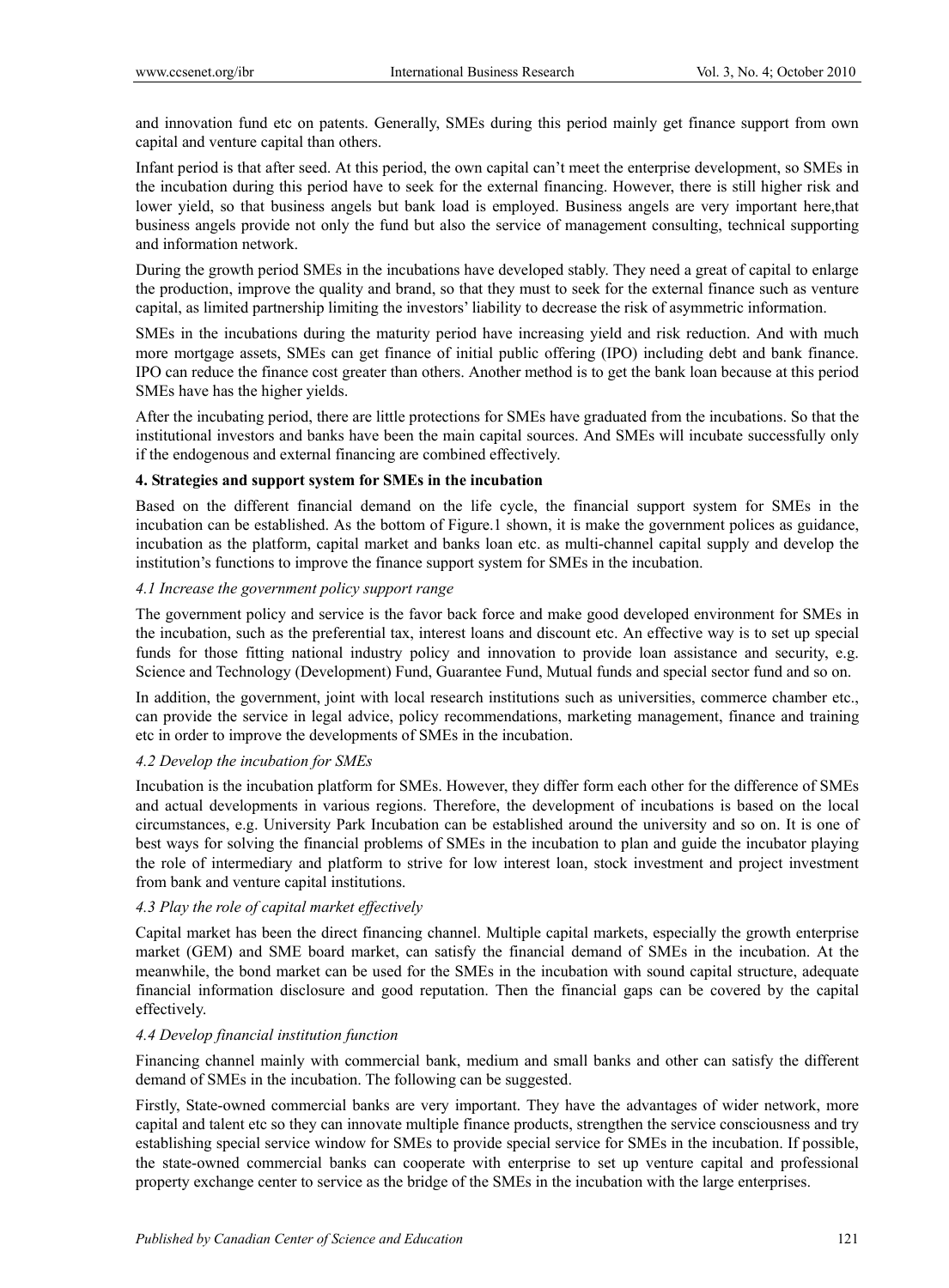Secondly, local small and medium financial institutions are important too. For instance, free interest, low-interest or even discount loans can be offered to those needs supporting in deed. And the information can be grasped to solve the financial gap of SMEs in the incubation during the different lifecycle period,.

Thirdly, Private capital could be encouraged into the financial support system. Private capital plays an important role in the different lifecycle period, especially during the seed period and infant period. Compared with bank finance, private capital can reduce the risk from asymmetric information. So the government can guide the private capital connecting with the SMEs in the incubation and make it become the important capital source for SMEs incubating.

Fourthly, professional financial leasing sector can be constructed, and then SMEs in the incubation can obtain the necessary equipment with rental. Financial leasing is the practice method for solving the financial gap of SMEs in the incubation.

Lastly, new financial service such as trade credit, logistics finance and insurance finance etc, can be used to meet the needs of SMEs in the incubation during the different stages. Trade credit is the cash or commodity credit provided between importers and exporters, or provided by bank, government or international finance institution to traders. This financial support in international trade not only solves the financial difficulty but also provides related services of notes or credit guarantee through by bank or other finance institution. Logistics finance, which organizes the money flow in logistic area through all kinds of financial products, can be used as an effective complement during different stages, and avoid the risk of asymmetric information with the characteristics of logistics companies charging the businesses goods. Furthermore, insurance finance can be tried to resolve financing techniques risk, which can provide insurance with services mortgage and guarantee.

## *4.5 Perfect legal and credit Guarantee*

SMEs in the incubation are different from common ones in absence of effective competition. So the related laws, regulations and business environment should be improved to safeguard the legitimate rights and interests of SMEs in the incubation. Local government should draft policy documents to encourage and protect their developments.

With the development and graduation after incubating maturity, the bank loans become the main finance method. However, there is absent of appropriate security and collateral. The incubation can give only a little help. So SMEs information website, credit database and credit guarantee institutions can be used to make that cooperate coordinately with financial institutions.

# *4.6 Enlarge the service range by industry association*

Industry association can help to establish enterprise information database, so the enterprises can know about information of market and policy in time, grasp the common problems of industry development, and promote to study with each other. Then the SMEs in the incubation can develop quickly and strengthen their own construction to obtain all channels of finance.

# **5. Conclusion**

The incubator for SMEs, as one of venture capital in fact, has make up the finance shortage. Incubation together with bank, capital market, institution security and government has established the integrated finance support system for SMEs in the incubation.

## **References**

Alexander A. Robichek, & Stewart C. Myers. (1966). Problems in the theory of optimal capital structure. *Journal of Financial and Quantitative Analysis*, 1, 1-35.

Berger, A. N., A. Saunders, J.M. Scalise, & G. F. Udell. (1998), The effects of bank mergers and acquisitions on small business lending. *Journal of Financial Economics,* 50, 187-229.

Cardullo, Mario W. (1999). *Technological entrepreneurism: enterprise formation, financing and growth*, England: Research Studies Press Ltd, pp56.

Deborah M. Markley, & Kevin T. McNamara. (1995). Economic and fiscal impacts of a business incubator. *Economic Development Quarterly*, 9, 273-278.

Jensen, M. & W. R. Meckling. (1976). Theory of the firm, managerial behavior, agency costs and ownership structure. *Journal of Financial Economics*, 6, 305-360.

J. F. Weston & E F. Brigham (1978). *Managerial finance.* (6th ed). The Dryden Press, pp 45-60-708.